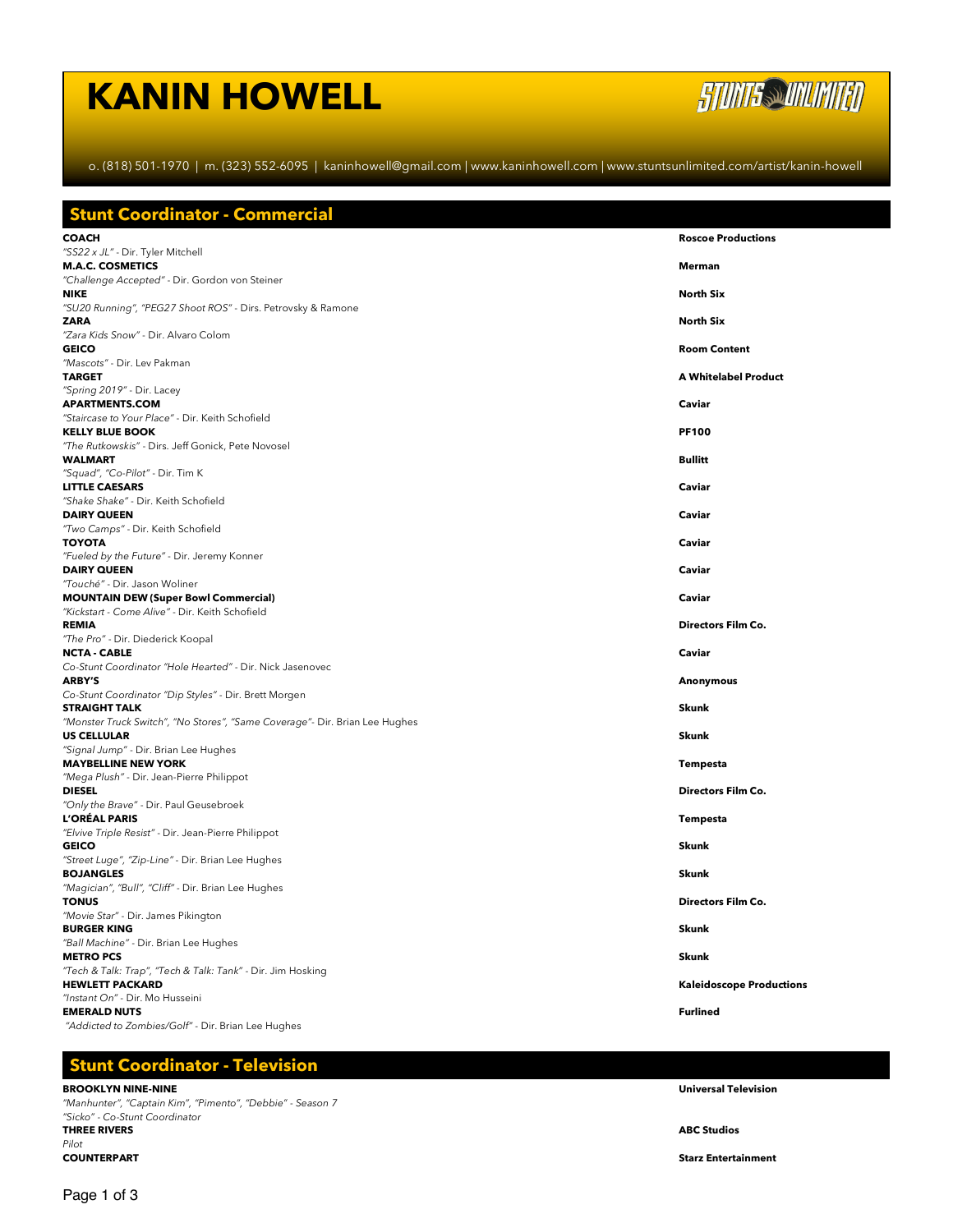|--|

| <b>SCREAM QUEENS</b>                                                                                   | 20th Century FOX Television     |
|--------------------------------------------------------------------------------------------------------|---------------------------------|
| Season 2                                                                                               |                                 |
| UNTITLED JUDAH MILLER PILOT                                                                            | 20th Century FOX Television     |
| Pilot                                                                                                  |                                 |
| <b>CSI: CYBER</b>                                                                                      | <b>CBS Productions</b>          |
| "Why-Fi" - Co-Stunt Coordinator                                                                        |                                 |
| <b>ARRESTED DEVELOPMENT</b>                                                                            | 20th Century FOX Television     |
| Season 4                                                                                               |                                 |
| <b>CALL ME CRAZY: A FIVE FILM</b>                                                                      | <b>Sony Pictures TV</b>         |
| <b>Miniseries</b>                                                                                      |                                 |
| THE CLIENT LIST                                                                                        | <b>Fedora Films</b>             |
| Season 1 - Co-Stunt Coordinator                                                                        |                                 |
| <b>FULL CIRCLE</b>                                                                                     | <b>Momentum TV</b>              |
| Season 2                                                                                               |                                 |
| <b>MISTRESSES</b>                                                                                      | <b>ABC Studios</b>              |
| "Surprise" - Co-Stunt Coordinator                                                                      |                                 |
| <b>HOW TO LIVE WITH YOUR PARENTS</b>                                                                   | 20th Century FOX Television     |
| "How Not to Waste Money"                                                                               |                                 |
| <b>HOW I MET YOUR MOTHER</b>                                                                           | 20th Century FOX Television     |
| "Tailgate" - Co-Stunt Coordinator                                                                      |                                 |
| <b>NEW GIRL</b>                                                                                        | 20th Century FOX Television     |
| "Pilot", "Kryptonite", "See Ya" - Co-Stunt Coordinator                                                 |                                 |
| <b>AWESOMETOWN</b>                                                                                     | 20th Century FOX Television     |
| "Pilot"                                                                                                |                                 |
| <b>THREE RIVERS</b>                                                                                    | <b>CBS Television Studios</b>   |
| "Place of Life", "Alone Together", "Where We Lie", "The Luckiest Man", "The Kindness of Strangers",    |                                 |
| "A Roll of the Dice", "Status 1A" - Co-Stunt Coordinator                                               |                                 |
| IN THE MOTHERHOOD                                                                                      | <b>ABC Studios</b>              |
| "Bully", "Stepfather ", "Where There's a Will There's a Wake" - Co-Stunt Coordinator                   |                                 |
| DON'T TRUST THE B**** IN APARTMENT 23                                                                  | 20th Century FOX Television     |
| "Whatever It Takes" - Co-Stunt Coordinator                                                             |                                 |
| <b>RINGER</b>                                                                                          | <b>CBS Television Studios</b>   |
| "Pilot", "Oh Gawd, There's Two of Them?", "Whores Don't Make That Much" - Co-Stunt Coordinator         |                                 |
| <b>FRANKLIN &amp; BASH</b>                                                                             | <b>Sony Pictures Television</b> |
| "She Came Upstairs to Kill Me", "You Can't Take It with You", "Big Fish", "Franklin vs. Bash",         |                                 |
| "Bachelor Party", "You Can't Take It with You", "Go Tell It on the Mountain", "Strange Brew",          |                                 |
| "Viper", "For Those About to Rock", "L'affaire Du Coeur", "Summer Girls" - Co-Stunt Coordinator        |                                 |
| <b>TOUCH</b>                                                                                           | 20th Century FOX Television     |
| "Safety In Numbers", "1+1=3", "Noosphere Rising", "Closer", "Enemy of My Enemy", "Eye to Eye",         |                                 |
| "Accused" - Co-Stunt Coordinator                                                                       |                                 |
| <b>MELROSE PLACE</b>                                                                                   | <b>CBS Television Studios</b>   |
| "Pilot" - Co-Stunt Coordinator                                                                         |                                 |
| <b>CSI: NY</b>                                                                                         | <b>CBS Productions</b>          |
| "The Past, Present and Murder", "Shop Till You Drop", "The Ripple Effect", "Flash Pop", "Kill Screen", |                                 |
| "Sláinte", "Reignited", "Where There's Smoke", "Where There's Smoke",                                  |                                 |
| "The Lady in the Lake" - Co-Stunt Coordinator                                                          |                                 |
| <b>JERICHO</b>                                                                                         | <b>CBS Paramount Network TV</b> |

*"Fall Out" - Co-Stunt Coordinator*

## **Stunt Coordinator - Film**

| JOHN BRONCO RIDES AGAIN                                      | Cuidadgrua                   |
|--------------------------------------------------------------|------------------------------|
| Short Film - Dir. Jon Krisel                                 |                              |
| A PLACE WE CALL REALITY                                      | <b>Cheeky Films</b>          |
| Short Film - Dir. Kristoffer Borgli                          |                              |
| IT HAPPENED AGAIN LAST NIGHT                                 | <b>Stone Roze Pictures</b>   |
| Short Film - Dirs. Roze, Gabrielle Stone                     |                              |
| THE CALL                                                     | <b>WWE Studios</b>           |
| Dir. Brad Anderson                                           |                              |
| <b>HOLLOWS GROVE</b>                                         | <b>Produced by Mel Efros</b> |
| Dir. Craig Efros                                             |                              |
| <b>COLUMBUS CIRCLE</b>                                       | <b>MGM</b>                   |
| Dir. George Gallo - Co-Stunt Coordinator                     |                              |
| <b>MR. BROOKS</b>                                            | <b>MGM</b>                   |
| Dir, Bruce A. Evans - 2 <sup>nd</sup> Unit Stunt Coordinator |                              |
| <b>UNDONE</b>                                                | Furlined                     |
| Short Film (AFI Dallas '09) - Dir. Brian Lee Hughes.         |                              |
| <b>DESERTED</b>                                              | <b>AFI Thesis</b>            |
| Short Film - Dir. Nils Timm                                  |                              |
|                                                              |                              |

# **Stunt Coordinator - Music Video**

### **MELANIE MARTINEZ Cheeky Films** *"Act Your Age" "Más Caro, que ayer"*

**GERARDO ORTIZ Pablo Croce Productions**